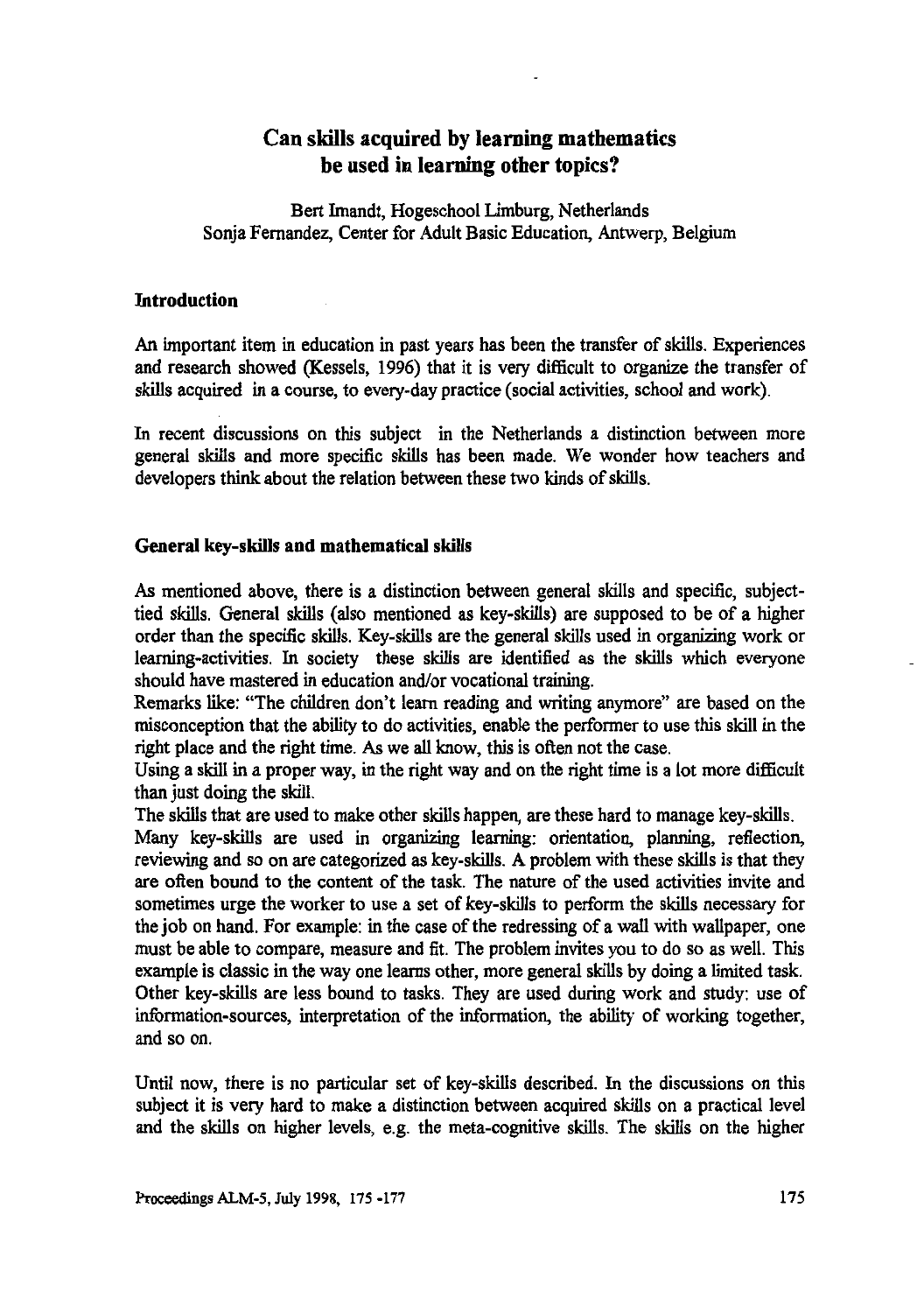**levels seem always in-separately attached to activities. There may be need of a different language to describe these skills and the relations to one other and to the practice.**

**In Realistic Mathematics Education a lot of the so called key-skills are practiced. We like to mention those skills mathematical skills, in the sense that learning to reflect on your solution and your practice, to interact on used ways to reach a solution (and so on), are viewed as essential to the mathematical practice and attitude. During mathematical practice it seems that key-skills are practiced and in that way, learned. But is this learning deliberate and conscious? Or is there no need for planned learning of these skills, because by doing mathematics you learn these skills?**

**At this point the transfer of skills from one field of activities to another is of importance. In this case: the transfer of key-skills to mathematics and vice versa. What do we have to do as a teacher or developer of math education, to ensure — if possible and/or desirable — the transfer happens?**

**It is clear that there is an overlap in key-skills and mathematical skills. In education there is an important distinction in the use the higher-level-skills: in mathematics you learn these to do mathematics, and in other education you do activities to learn the key-skills.**

# **An illustration**

**An illustration of this difference is a short course for illiterate immigrant women in designing clothes. The course has three general principles:**

- **— respect for the own body: the women's own bodies are used as the basis for designing;**
- **— emancipation: the women are supposed to become less dependent;**
- **learning Dutch as a second language: talking about the clothes makes learning happen.**

**In designing the patterns a lot of geometry is used:**

- **symmetry;**
- **— spatial orientation;**
- **— direction;**
- **— and talking in terms of geometry.**

**The general approach in designing is: use a large paper to make a paper pattern for the garment, draw the pattern on the textile, and make the garment.**

**Each task is made of successive actions: folding paper, measuring of the body, fitting etc.**

**In this course key-skills are learned by doing and talking.**

**Everybody will agree that it is a basic knowledge to know right and left, a basic skill to be able to draw a line on a paper, to be able to use measurement tools, directing etc. Many key-skills in this course are also identifiable as mathematical skills, although to an non-mathematical outsider the course may seem to have nothing to do with mathematics.**